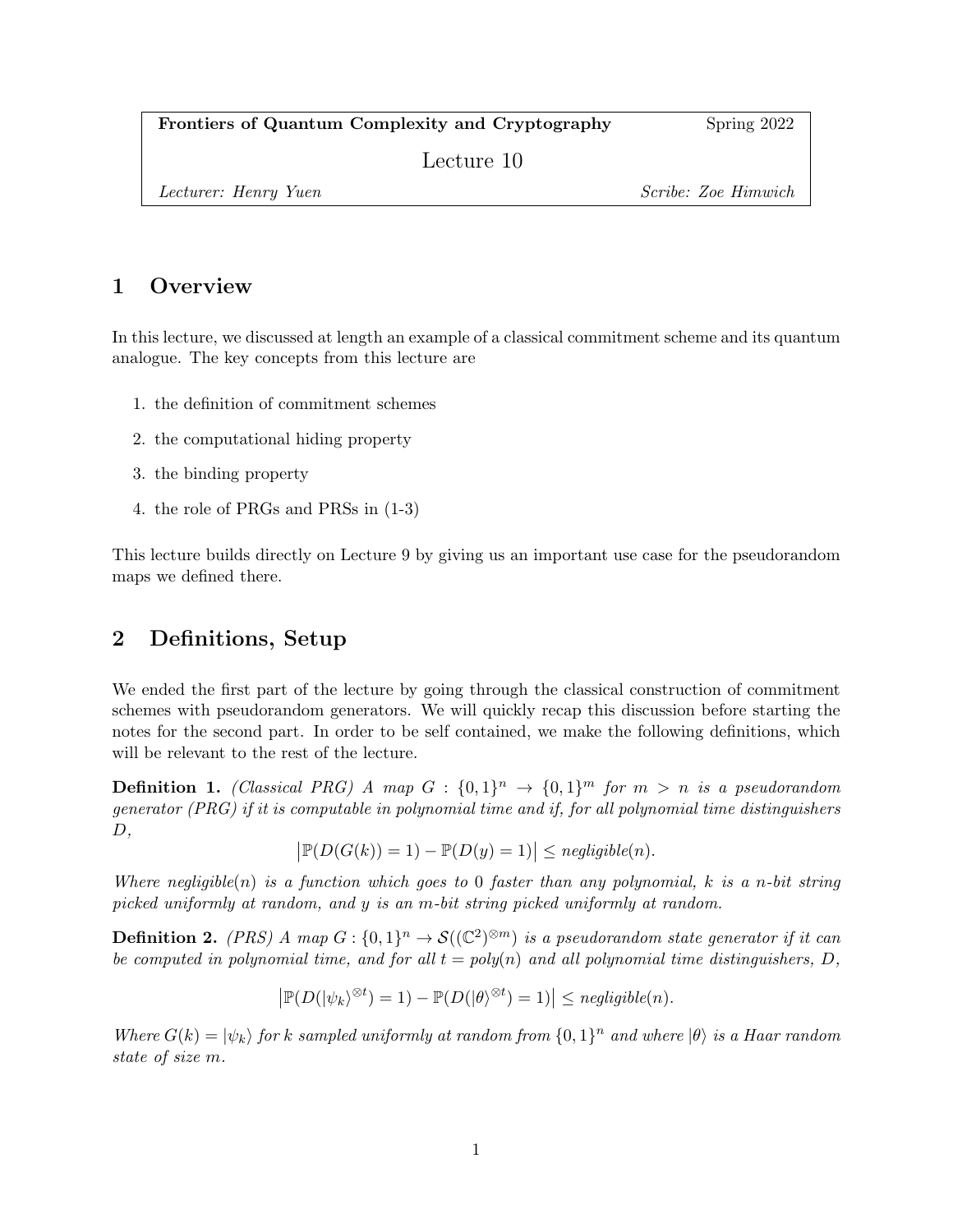Definition 3. (Commitment Scheme) A commitment scheme is a two-phase cyptographic protocol, that is, a pair of algorithms, C and R which describe a commit phase  $(C)$  and a reveal phase  $(R)$ . In the commit phase, one party commits to a bit  $b \in \{0,1\}$ . They then randomly pick a key k and use this  $k$  and the committed bit b to encode a message r. Finally, they transmit the encoded message  $C(b, k, r)$  to the other party. In the reveal phase, the other party also receives b and k and applies the other algorithm, R, to determine whether the bit b was used to encode the message. The output of R is either pass or fail, depending on whether b could have been used to encode the message. The algorithms  $C$  and  $R$  must satisfy a few properties:

<span id="page-1-1"></span>1. Computational Hiding  $-$  For all messages r and keys k,  $C(0, k, r)$  and  $C(1, k, r')$  must be indistinguishable from the point of view of any polynomial time distinguishers D

 $\left| \mathbb{P}(D(C(0, k, r)) = 1) - \mathbb{P}(D(C(1, k, r)) = 1) \right| \leq negligible(n).$ 

<span id="page-1-0"></span>2. Binding – For all messages r and any two keys  $k, k'$ , it is not possible to adversarially chose  $k$  and  $k'$  such that the receiver could be convinced with high probability that both choices of b pass

 $\mathbb{P}(R(0, k, r, C(b, k, r)) = pass) + \mathbb{P}(R(1, k', r, C(b, k', r)) = pass) \leq 1 - exp. \; small \; error.$ 

Now we display the classical commitment scheme from earlier in the lecture. This construction sets  $m = 3n$ . We are required to chose m to be reasonably large in order for our commitment scheme to satisfy binding. This requirement will become apparent in the argument.

| Commit                                                                                                                                 | Reveal                                                                                        |
|----------------------------------------------------------------------------------------------------------------------------------------|-----------------------------------------------------------------------------------------------|
| HONEST ALICE commits to bit $b \in \{0, 1\}$                                                                                           | HONEST ALICE sends $k$ and $b$ to HONEST BOB                                                  |
| HONEST BOB samples a uniformly random<br>string r of length $3n$ sends it to HONEST ALICE                                              | HONEST BOB $\xleftarrow{k,b}$ HONEST ALICE                                                    |
| HONEST BOB $\stackrel{r}{\longrightarrow}$ HONEST ALICE                                                                                | HONEST BOB checks: if $b = 0$ , is $c = G(k)$ ?<br>and, if $b = 1$ , is $c = G(k) \oplus r$ ? |
| HONEST ALICE picks a random key $k$ of<br>length n for G. She evaluates $G(k)$ , and<br>sets commitment c to $G(k) \oplus (b \cdot r)$ | If both of these checks pass, HONEST BOB<br>believes $b$ is the correct commitment (pass)     |
| HONEST BOB $\leftarrow^c$ HONEST ALICE                                                                                                 | Otherwise, he outputs an error (fail)                                                         |

### 3 Lecture 10 — Part 2

We want to show that our commitment scheme satisfies each of the required properties. **Claim 4.** The commitment scheme above  $(2)$  satisfies computational hiding  $(1)$ .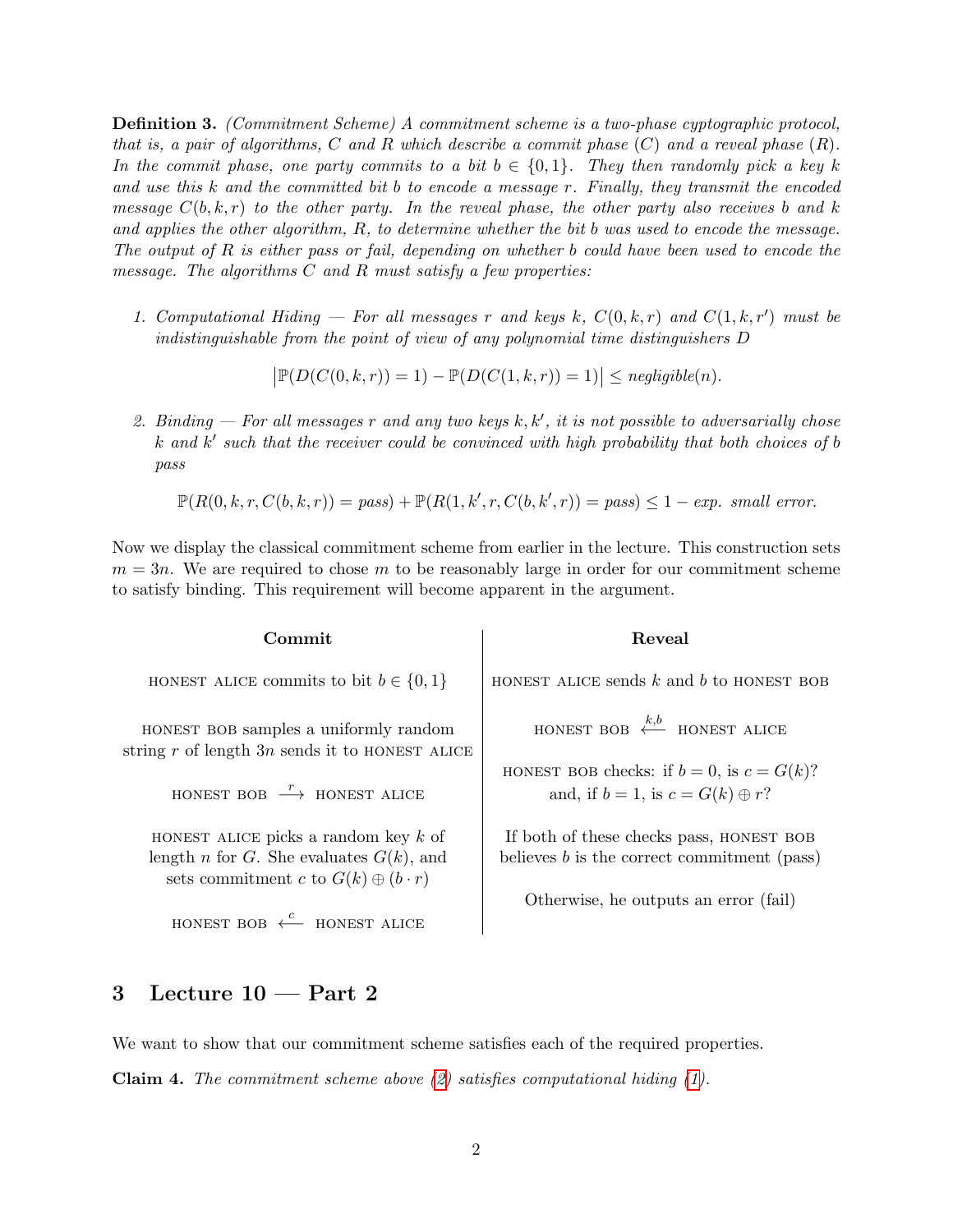Proof. We consider the case in which Alice is honest, and Bob cheats. CHEATING BOB may have picked a string in an adversarial way, so  $r$  may not be random. HONEST ALICE performs all of her steps as usual, and transmits  $c$  to CHEATING BOB. At this stage, CHEATING BOB still does not know what b is, because he does not know k. He knows he is seeing  $G(k)$  for some k which he does not know, or  $G(k) \oplus r$ . Both  $G(k)$  and  $G(k) \oplus r$  look like uniformly randomly selected strings of size m to CHEATING BOB, because they pass through the pseudorandom generator,  $G$ .  $\Box$ 

**Claim 5.** The commitment scheme above  $(2)$  satisfies binding  $(2)$ .

*Proof.* Now we consider the case where Bob is honest and Alice cheats. We fix c and, similarly, fix r, assuming it was generated uniformly at random. We will use  $(k_b, b)$  to denote CHEATING ALICE's message in the reveal phase. We want to evaluate the probability that CHEATING ALICE can convince HONEST BOB to believe the b she transmits. We denote by  $E_b$  the event in which HONEST  $BOB$  believes  $b$ ,

$$
\mathbb{P}(E_0) = \mathbb{P}(c = G(k_0)),
$$
  

$$
\mathbb{P}(E_1) = \mathbb{P}(c = G(k_1) \oplus r).
$$

In the last equation,  $\oplus$  is used to denote XOR. Therefore, CHEATING ALICE's total probability of success is

$$
\mathbb{P}(E_0) + \mathbb{P}(E_1) = \mathbb{P}(E_0) + \mathbb{P}(E_1|E_0)\mathbb{P}(E_0) + \mathbb{P}(E_1|\neg E_0)\mathbb{P}(\neg E_0)
$$
  
\n
$$
\leq \mathbb{P}(E_0) + \mathbb{P}(\neg E_0) + \mathbb{P}(E_1|E_0)
$$
  
\n
$$
= 1 + \mathbb{P}(E_1|E_0).
$$

We can further analyze the  $\mathbb{P}(E_1|E_0)$  term. This probability conditions on  $c = G(k_0)$  and requires  $c = G(k_1) \oplus r$ . Therefore, we can rewrite this term as

$$
\mathbb{P}(E_1|E_0)=\mathbb{P}(G(k_0)\oplus G(k_1)=r).
$$

We consider the possible outcomes of  $G(k_0) \oplus G(k_1)$ . There are at most  $2^{2n}$  possible inputs to this expression. Consequently, there are at most  $2^{2n}$  possible strings of the form  $G(k_0) \oplus G(k_1)$ . Since r has length 3n, our final expression must include a multiplicative factor which gives the probability that a randomly selected 3n-bit string will a set of size  $2^{2n}$ . This probability is  $2^{2n}/2^{3n} = 2^{-n}$ .

The last calculation is where our choice of  $m = 3n$  was necessary. We could also have picked m to be something larger.

Finally, we find  $\mathbb{P}(E_1|E_0) \leq 2^{-n}$ . Thus, we have the bound  $\mathbb{P}(E_0)+\mathbb{P}(E_1) \leq 1-\exp$ . small error.

#### <span id="page-2-0"></span>3.1 Quantum analogue of the commitment scheme

We define a new commitment scheme, described below. Instead of using a pseudorandom generator  $(PRG)$ , we use a pseudorandom state generator  $(PRS)$  [\(2\)](#page-0-0) (which we also denote by  $G$ ).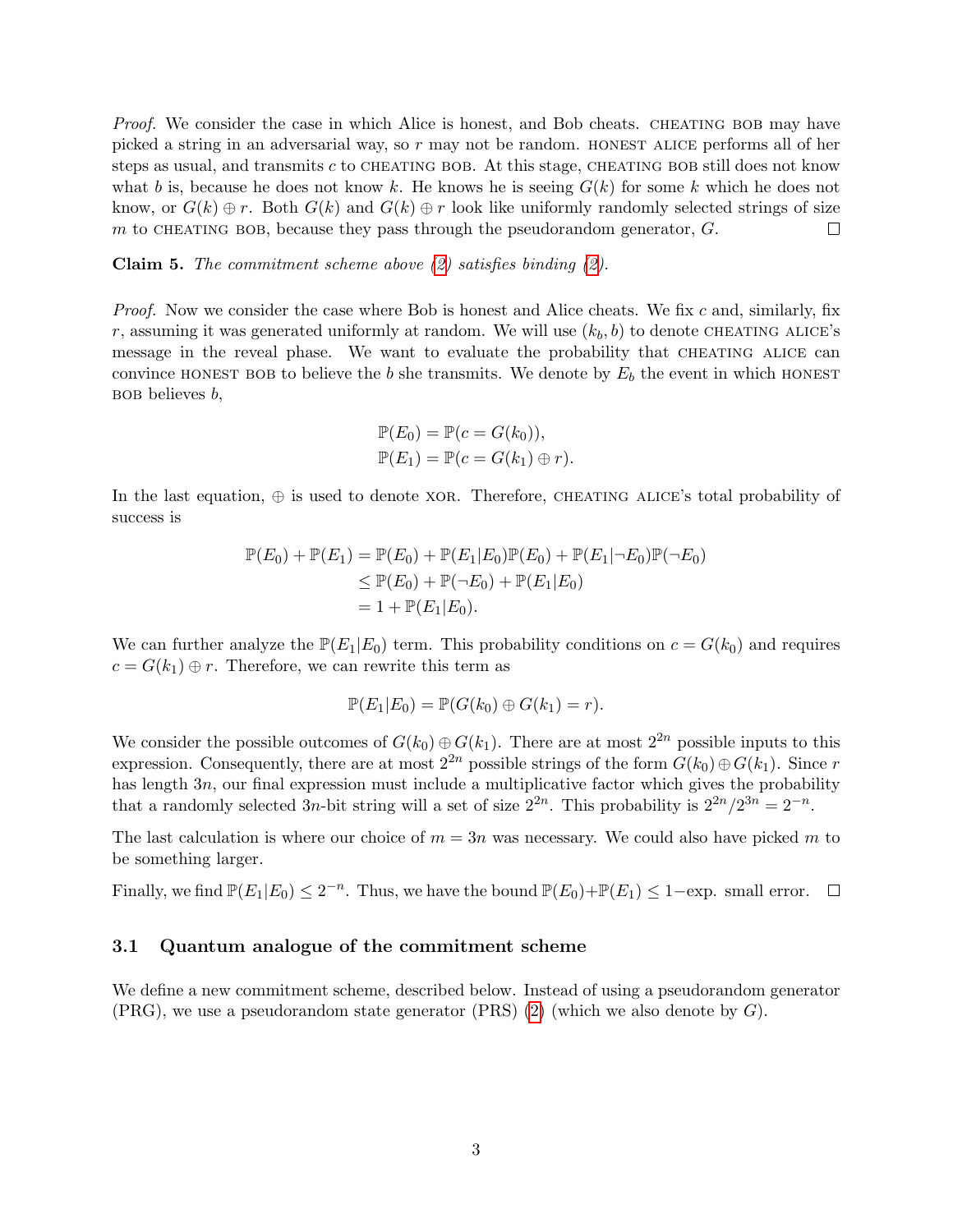| Commit                                                                                                                                                              | Reveal                                                                                                         |
|---------------------------------------------------------------------------------------------------------------------------------------------------------------------|----------------------------------------------------------------------------------------------------------------|
| HONEST ALICE commits to bit $b \in \{0, 1\}$                                                                                                                        | HONEST ALICE sends $b$ and $k$ to HONEST BOB                                                                   |
| HONEST BOB randomly samples two strings,<br>$u, v \in \{0,1\}^n$ , and sends them to HONEST ALICE                                                                   | HONEST BOB $\xleftarrow{b,k}$ HONEST ALICE                                                                     |
| HONEST BOB $\xrightarrow{u,v}$ HONEST ALICE                                                                                                                         | If $b = 0$ , HONEST BOB checks $ \psi\rangle = G(k)$<br>If $b = 1$ , HONEST BOB checks $ \psi\rangle = XZG(k)$ |
| HONEST ALICE randomly samples $k \in \{0,1\}^n$<br>If $b = 0$ , she computes $c = G(k) =  \psi\rangle$<br>If $b = 1$ she computes $c = X^u Z^v G(k) =  \psi\rangle$ | If these checks pass, HONEST BOB believes<br>$b$ is the correct commitment (pass)                              |
| HONEST BOB $\leftarrow^c$ HONEST ALICE                                                                                                                              | Otherwise, he outputs an error (fail)                                                                          |
|                                                                                                                                                                     |                                                                                                                |

In the commitment scheme above  $m = 5n$ . This is required for the same reason that 3n was required in the classical case (it will be necessary to show that our commitment scheme satisfies binding). We also made use of the Pauli matrices  $X$  and  $Z$ . To understand their role in the commitment scheme, we will discuss the Pauli matrices and their properties in greater detail.

#### 3.2 Pauli matrix interlude

The Pauli matrices X and Z are  $2 \times 2$  matrices which act on qubits. The following equations are definitions as  $2 \times 2$  matrices and a description of how X and Z act on  $|0\rangle$  and  $|1\rangle$ .

$$
X := \begin{pmatrix} 0 & 1 \\ 1 & 0 \end{pmatrix}, \qquad X|0\rangle = |1\rangle, \qquad X|1\rangle = |0\rangle,
$$
  

$$
Z := \begin{pmatrix} 1 & 0 \\ 0 & -1 \end{pmatrix}, \qquad Z|0\rangle = Z|0\rangle, \qquad Z|1\rangle = -|1\rangle.
$$

We randomly select two bits,  $u, v \in \{0, 1\}$ , and let  $|\psi\rangle$  be an arbitrary state. Consider the result of applying  $X^u Z^v |\psi\rangle$ . It is a probabilistic mixture of states,

$$
2^{-2}\sum_{u,v}X^uZ^v|\psi\rangle\langle\psi|Z^vX^u=2^{-1}{\bf 1}.
$$

In other words, this application of the product of Pauli matrices above completely scrambles the original state.

Now we extend this for  $u, v \in \{0, 1\}^m$  and  $|\psi\rangle$  an *m*-qubit.

$$
X^u Z^v |\psi\rangle := (X^{u_1} Z^{v_1}) \otimes \cdots \otimes (X^{u_m} Z^{v_m}) |\psi\rangle.
$$

If we choose  $u, v \in \{0, 1\}^m$  randomly and average over all possible choices this will also result in a completely scrambled state.

<span id="page-3-0"></span>
$$
4^{-m} \sum_{u,v} X^u Z^v |\psi\rangle\langle\psi| Z^v X^u = 2^{-m} \mathbf{1},\tag{1}
$$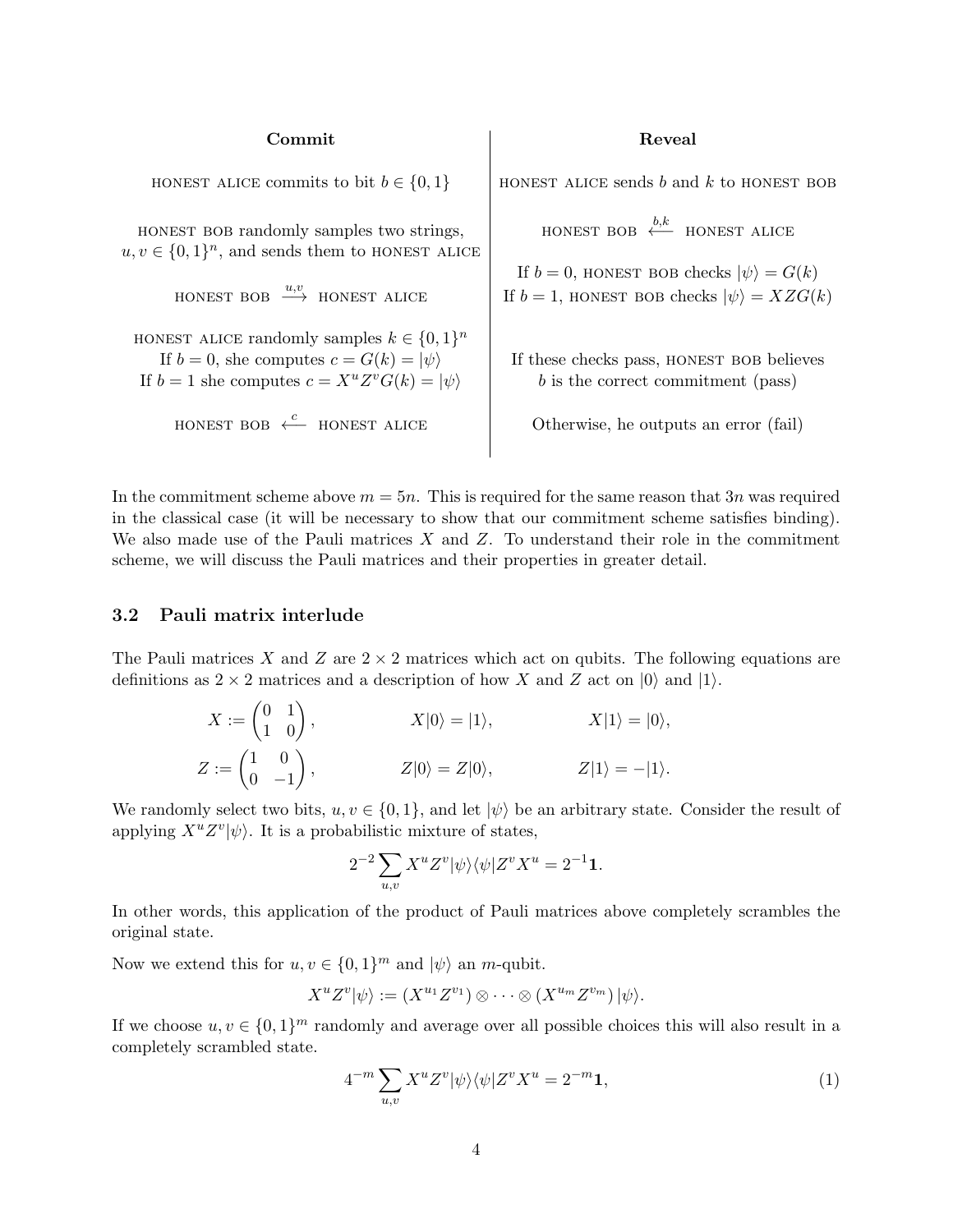(in fact, [\(1\)](#page-3-0) was the bonus result on the first homework).

The following lemma shows an important property of the Pauli matrices.

<span id="page-4-0"></span>**Lemma 6.** If  $|\alpha\rangle$ ,  $|\beta\rangle$  are m-qubit states and

$$
H_{u,v} := |\langle \alpha | X^u Z^v | \beta \rangle|^2,
$$

then

$$
\mathbb{P}_{u,v}(H_{u,v} > 2^{-m/2}) \leq 2^{-m/2}.
$$

This lemma essentially measures the size of the overlap between  $|\alpha\rangle$  and  $X^u Z^v |\beta\rangle$ . The lemma says that even if  $|\alpha\rangle$  and  $|\beta\rangle$  start out as the same state, applying  $X^u$  and  $Z^v$  will cause the probability of reasonably sized overlap to be extremely small. We can interpret this to mean that  $|\alpha\rangle$  and  $X^u Z^v |\beta\rangle$  are close to orthogonal with high probability. Before proving this lemma, we state Markov's inequality.

**Theorem 7.** (Markov) For a non-negative random variable  $X$ ,

$$
\mathbb{P}(X > \delta) \le \frac{\mathbb{E}(X)}{\delta}.
$$

Proof. (of Lemma [6\)](#page-4-0) We rewrite

$$
H_{u,v} = \langle \alpha | X^u Z^v | \beta \rangle \langle \beta | Z^v X^u | \alpha \rangle.
$$

We can take the expectation

$$
\mathbb{E}_{u,v}(H_{u,v}) = \langle \alpha | \mathbb{E} \left( X^u Z^v | \beta \rangle \langle \beta | Z^v X^u \right) | \alpha \rangle = \langle \alpha | \frac{1}{2^m} \mathbf{1} | \alpha \rangle = \frac{1}{2^m}.
$$

Applying Markov's inequality finishes the argument:

$$
\mathbb{P}(H_{u,v} > 2^{-m/2}) \le 2^{m/2}/2^m = 2^{-m/2}.
$$

 $\Box$ 

#### 3.3 Hiding and binding for the quantum algorithm

We prove the same properties for the quantum algorithm.

**Claim 8.** The quantum commitment scheme above  $(3.1)$  satisfies computational hiding  $(1)$ .

*Proof.* When  $b = 0$ , HONEST BOB sees  $G(k)$ , which is a state generated by a pseudorandom state generator, and when  $b = 1$ , HONEST BOB sees  $X^u Z^v |\psi\rangle$ . Since  $G(k)$  is given by a pseudorandom state generator, this state is Haar random. Similarly, since  $X^u Z^v |\psi\rangle$  is unitarily invariant, we can also conclude that it is Haar random.  $\Box$ 

The reveal phase of the commitment scheme requires HONEST BOB to check whether something is equal to  $|\psi\rangle$ . This motivates the question: